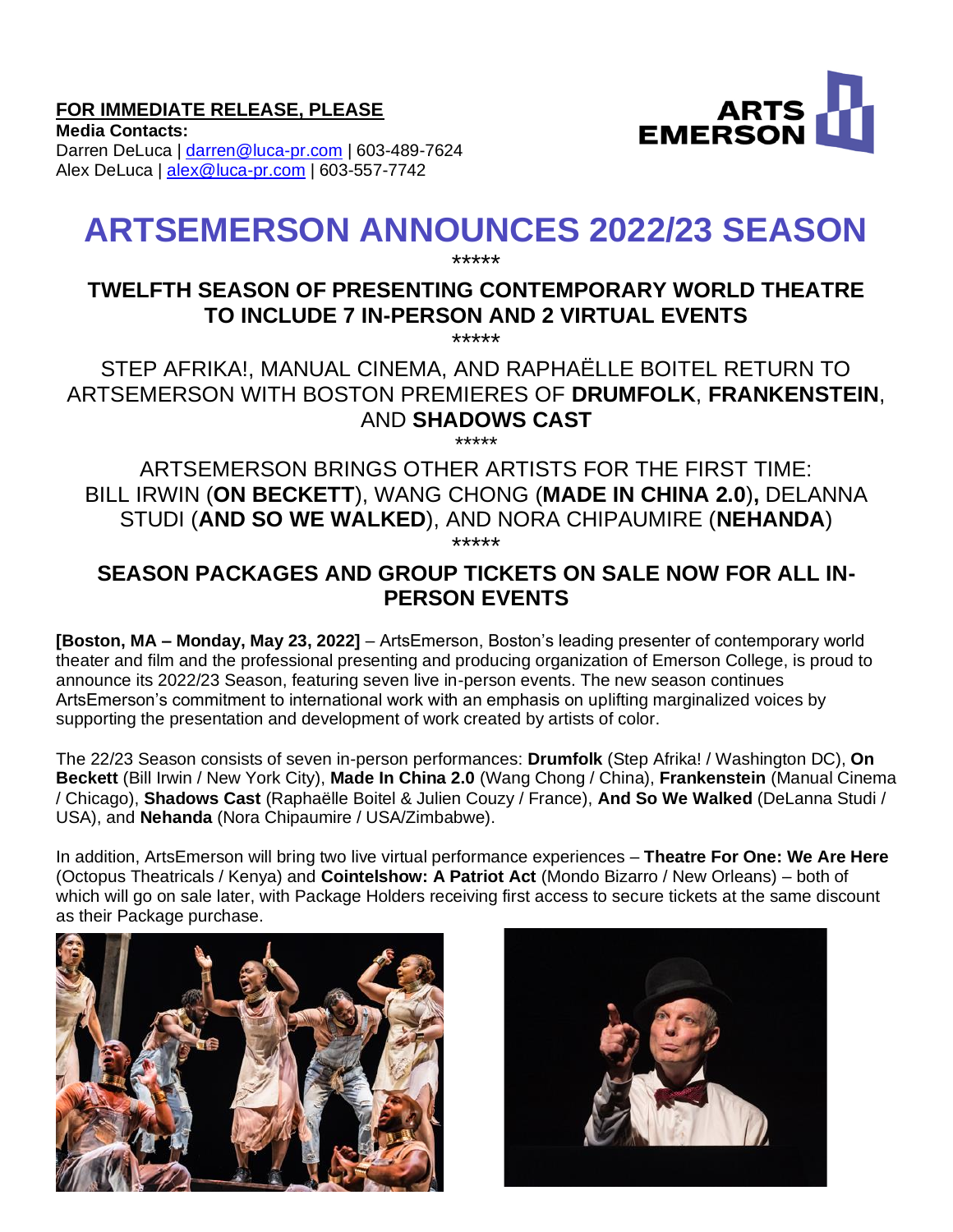## **Drumfolk On Beckett**

*Photo: Rachel Papo Photo: Carol Rosegg*

"Since its inception, ArtsEmerson has been committed to pushing the boundaries of theatre and expanding whose stories get told," says ArtsEmerson Executive Director David C. Howse. "We're leaning into this commitment even more intentionally in our second decade as Boston's leading presenter of contemporary theatre from around the globe. That is why as we enter our twelfth season, we are so excited to uplift an incredible lineup of performers and productions that spark important conversations and inspire us to build a better world together. We believe in artists who boldly celebrate our differences, reflect the vital diversity of our city, and deepen our connection to each other."

"Stories don't just entertain," offers ArtsEmerson Director of Artistic Programming Ronee Penoi. "They inform how we see ourselves as individuals, how we see each other, how we see our country, and how we imagine our future. They help maintain structures of power, of wealth, and of who matters. And they are the backbone to the decisions we make."

Penoi continues, "If we want to change our world, we need to change our story. *Re-storying* is the act of rewriting our shared history, mythology, and values so that it is fully truthful, representing all people – especially those whose voices have been silenced by those who fear losing power and privilege. Only when our history is re-storied can we understand who we are and where we are going. I'm excited for audiences to experience these incredible works; each production asks a unique question about our understanding of ourselves and each other."

#### **22/23 ArtsEmerson Season Packages**

ArtsEmerson Season Packages are available for purchase now, providing the public with access to the best seats at the best prices. Package buyers save up to 40% on the cost of single tickets, and packages start at just \$99 for four shows. Priority access is also available now to those wishing to purchase a group of 10+ tickets for any single performance. To purchase, visit [ArtsEmerson.org](https://artsemerson.org/Online/default.asp#email) or call the ArtsEmerson Box Office at 617-824-8400 (open Tue-Sat from 12:00PM ET - 6:00PM ET). Those desiring walk-up service may visit the Paramount Center Box Office (559 Washington Street, Boston) Thu-Sat from 12:00PM ET - 6:00PM ET.

ArtsEmerson's 22/23 Season will kick off October 05 - 16, 2022 with the thrilling return of Step Afrika! and **Drumfolk**, a percussive exploration of American history, placing a spotlight on the rhythmic cycle of life that bonds all of us together. Through music, stepping, and ring shouts, the remarkable performers of Step Afrika! recreate histories too often subordinated, and achieve a musical and movement-filled celebration of the human spirit that is perfect for the entire family to share together.

Later that month, October 26 - 30, 2022, is **On Beckett**, in which world renowned actor and clown Bill Irwin explores a performer's relationship to the works of legendary playwright Samuel Beckett incorporating passages from various works by the Irish writer in an intimate, fun-filled performance. Irwin is a 5-time Tony Award nominee (winning Best Actor in a Play for 2005's *Who's Afraid of Virginia Woolf?*) whose original works include *The Regard of Flight*, *Largely New York*, *Fool Moon*, *Old Hats*. Television credits include FX's *Legion*, HBO's *Confirmation*, NBC's *This Is Us*, and Mr. Noodle in *Elmo's World*. His film credits include *Rachel Getting Married*, *How the Grinch Stole Christmas*, *Eight Men Out*, and *Interstellar*.

From February 08 - 12, 2023, ArtsEmerson is thrilled to welcome back Chicago's Manual Cinema (**Ada Ava** in 2018, **The End of TV** in 2019) with its thrilling version of the classic Gothic tale, **Frankenstein**. Using more than 500 handmade puppets, dozens of old school projectors, as well as live actors and cinematic elements, the Emmy-award winning troupe shares its explosive, layered interpretation of the classic horror novel, where real-life and fictional narratives of Mary Shelley, Victor Frankenstein, and Frankenstein's monster expose how family, community, and education shape personhood – or destroy it by their absence.

Provocative and experimental director Wang Chong will take audiences on a journey deep inside his personal experiences of creating theatre in China and around the globe, when ArtsEmerson presents his newest work,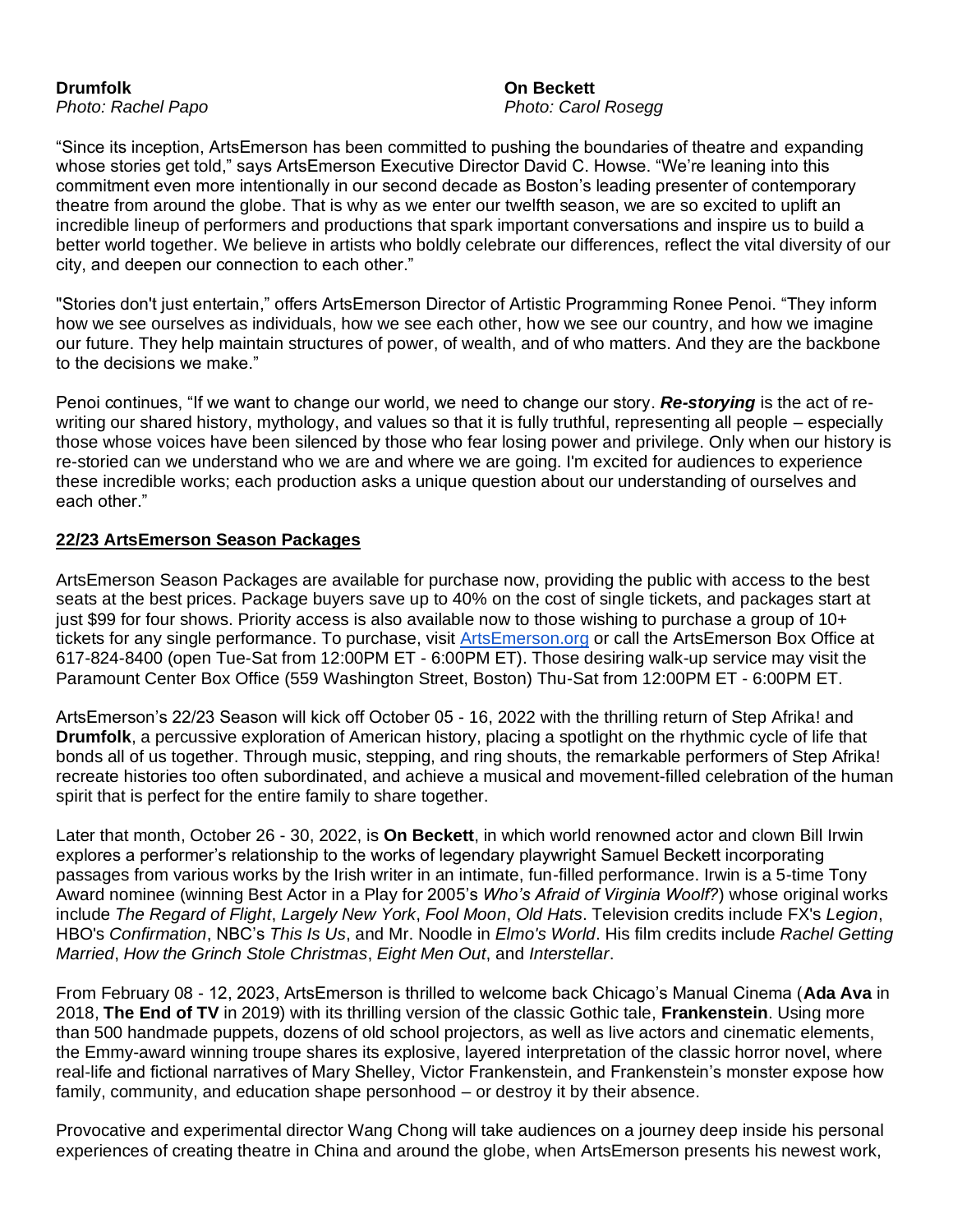**Made In China 2.0**, February 01 - 12, 2023. Along the way, he challenges us to ask, what are the stereotypes we hold about what is made in China? Do we think of gadgets? Or stories? In unpacking the global expectations of what China brings to the world stage, Mr. Wang brilliantly places himself into the role of solo performer, becoming one of the show's most intriguing, compelling charms.

Following her Boston debut in 2019 (**When Angels Fall**), which became a word-of-mouth sensation, Raphaëlle Boitel returns to ArtsEmerson March 30 - April 02, 2023, this time partnering with Julien Couzy on a brand-new vision, exploring the human psyche in **Shadows Cast**, A potent mix of dance, circus and cinema. **Shadows Cast** is a journey into one's most intimate thoughts, highlighting the perilous dangers of lying to ourselves and others, while finding light in the shadows and the truths in the unspoken, all while delivering a visual feast for the eyes.

From April 26 - 30, 2023 comes **And So We Walked** from acclaimed Cherokee actress, writer and activist DeLanna Studi. A frank, heartwarming and inspiring one-woman show illuminating and reckoning with one of the darkest corners of American history, this engagement marks the first time ArtsEmerson has featured the work of a Native American artist on its stages. When Studi and her father embark on an incredible 900-mile journey along the Trail of Tears, she comes to truly understand her own identity and the conflicts of her nation. Recounting the six-week journey, which retraced the path her great-great grandparents took in the 1830s during the forced relocation of 17,000 Cherokee from their homelands, **And So We Walked** is a powerful, multi-faceted dramatic memoir.

The 22/23 Season closes out May 17 - 21, 2023 with **Nehanda**, which explores the legend of Nehanda, a powerful spirit venerated by the Shona people, native of Zimbabwe and central Mozambique, who inhabits only women. Conceived as an opera by nora chipaumire, but featuring musical forms, melodies, and instruments that wholly subvert the form—like turntables, Ngoma drums, and field recordings—Nehanda's music casts an entrancing, powerful spell. The performance is designed as an immersive, participatory, and durational spectacle where participants can collectively perform and investigate the process of law-making and its crucial role in the European colonial project.

#### **Live Virtual Experiences**

Between November 04 - 20, 2022, ArtsEmerson will present **Theatre For One: We Are Here (Nairobi Edition)**. The vision of New York-based artistic director Christine Jones, **Theatre for One: We Are Here (Nairobi Edition)** is a virtual theatrical experience that showcases six micro-plays by female writers/performers from Kenya. All of their stories find a way to question the link between ancestry and civilization, the real and the surreal, the inner being, and our external existence. In **We Are Here**, one performer and one audience member will journey together in search of the answers through these deeply personal works that unfold in an intimate, shared moment.

From March 08 - 12, 2023 comes a second live virtual play experience, **Cointelshow**: **A Patriot Act**, a political satire, from New Orleans theatre company Mondo Bizarro, about an FBI counterintelligence program (COINTELPRO) through which the organization sabotaged, disrupted, and repressed domestic groups like the Black Panther Party, the American Indian Movement and individuals like Dr. Martin Luther King and Fred Hampton. Using actual COINTELPRO artifacts and transcripts, creator/performer L.M. Bogard takes audiences behind the curtain of heavily-censored documents into the secrets that the U.S. government holds over its own people. Join Special Agent Christian White on a cheerfully creepy, and often grimly funny, tour of the FBI's notorious Counterintelligence Program.

#### **Commitment to Film and Engagement Programming**

The 22/23 Season will continue ArtsEmerson's mission of using the expanded programming of film offerings, screening events both in person at the Emerson Paramount Center's state-of-the-art Bright Family Screening Room, and online with on-demand content streamed in the virtual venue. Film programming will include narrative and documentary work screened as part of **Shared Stories** (in partnership with Boston Asian American Film Festival, Boston Latino International Film Festival, and Roxbury International Film Festival),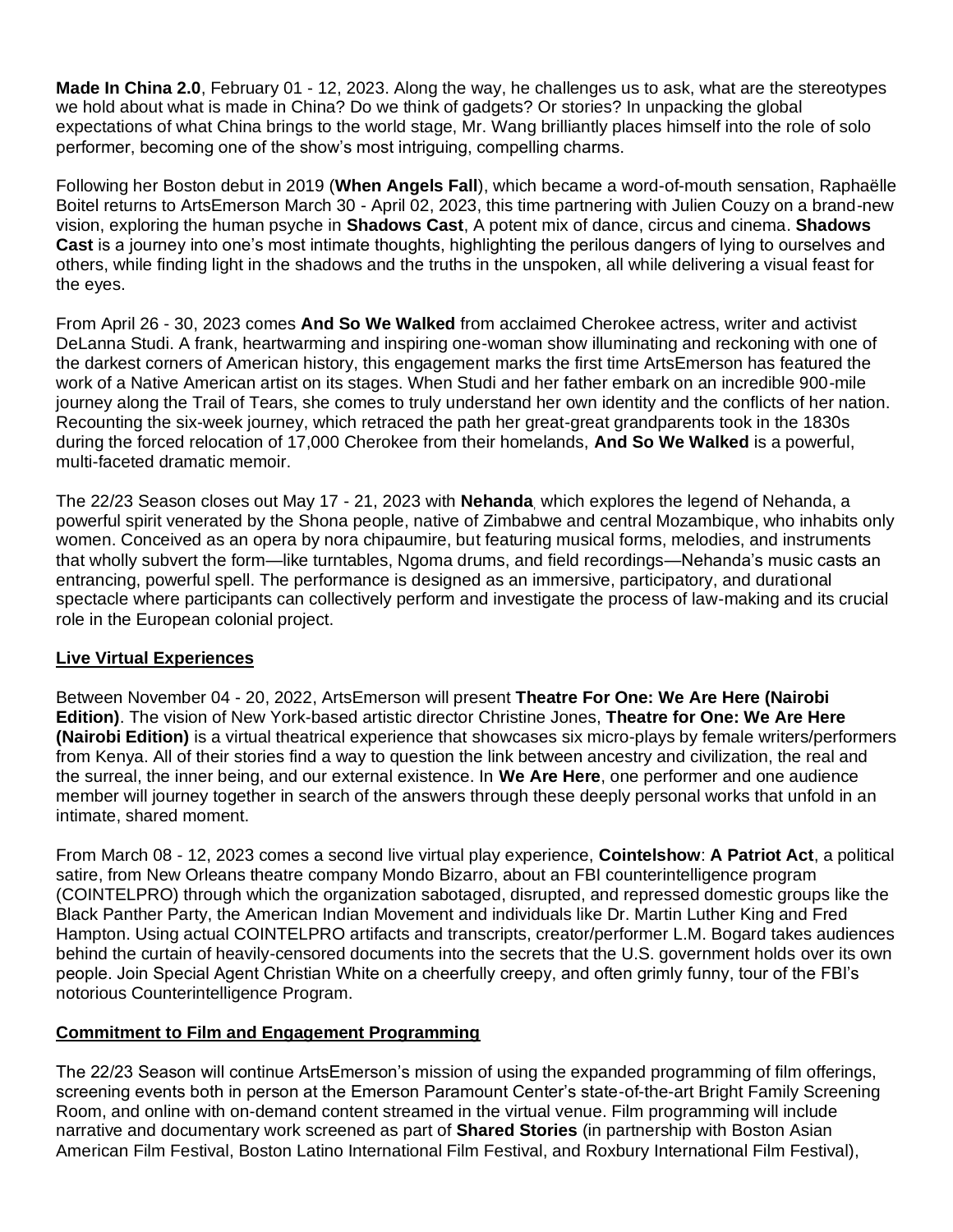**Projecting Connections: Chinese American Experiences** (in partnership with Boston Asian American Film Festival), and the **Bright Lights Film Series** (in partnership with the Department of Visual and Media Arts at Emerson College).

ArtsEmerson will also continue its longstanding partnerships with many of New England's premiere film festivals, hosting screenings of **Boston Asian American Film Festival**, **Boston Latino International Film Festival, Roxbury International Film Festival, a**nd **Wicked Queer: the Boston LGBTQ+ Film Festival**.

The **Play Reading Book Club**, a dynamic theatre literacy and community education program that provides unique and radical access to scripts, artists, and conversations, will also be returning for ArtsEmerson's twelfth season. PRBCs will take place at the Roxbury branch of Boston Public Library and other neighborhood locations and following successful reimagining of these gatherings to take place virtually over the past year, there will also be opportunities to join and participate in virtual clubs during the 22/23 Season.

In addition, ArtsEmerson is bringing back **Welcome to Boston Cast Parties**, designed in the tradition of visionary arts leader, humanist and Emerson College alumna, Ms. Elma Lewis, who would have marked her 100th birthday on September 15th of this year. Co-hosted by ArtsEmerson and community partners, the parties celebrate the arrival of national and international artists to Boston, with acclaimed local artists offering performances that serve as a cultural gift of welcome.

ArtsEmerson's mission is not only to present extraordinary artists and performances from around the world, but to engage diverse multi-generational Boston audiences in thinking and talking about issues that address the concerns and challenges of the contemporary moment. Art is the prompt, and conversation is the point. The 22/23 Season will include signature ArtsEmerson Public Dialogue events. ArtsEmerson will also continue to use its public-facing platforms – venue marquees, email communications, social media networks and its online journal, [ArtsEmersonBlog.org,](http://artsemersonblog.org/) to expand public discourse around topics of urgency to our city, our nation, and our world.

Specific programming and scheduling for these and additional civic engagement activities will be announced at a later date.

**For production stills and other media kit assets for the 2022/23 season, click [here.](https://artsemerson.org/2223-media-kit/)**

#### **22/23 SEASON THEATRE EVENTS**

October 05 – 16, 2022 **Drumfolk** Step Afrika! C. Brian Williams - Lamar Lovelace - Mfoniso Akpan Live In-Person Event Emerson Cutler Majestic Theatre

When Africans lost the right to use their drums, the beats found their way into the body of the people. Inspired by the Stono Rebellon of 1739 and Negro Act of 1740, **Drumfolk** is a percussive exploration of American history, placing a spotlight on the rhythmic cycle of life that bonds all of us together.

Step Afrika! have been called "masters of stepping" by the New Yorker and "electrifying talents" by the New York Times. Through music, stepping, and ring shouts these remarkable performers recreate histories too often left in the margins. After their celebrated prior visits to Boston (**The Migration**, **Step Afrika!**), the troupe returns this fall with a celebration of the human spirit perfect for the entire family.

Step into history, step into **Drumfolk**!

October 26 – 30, 2022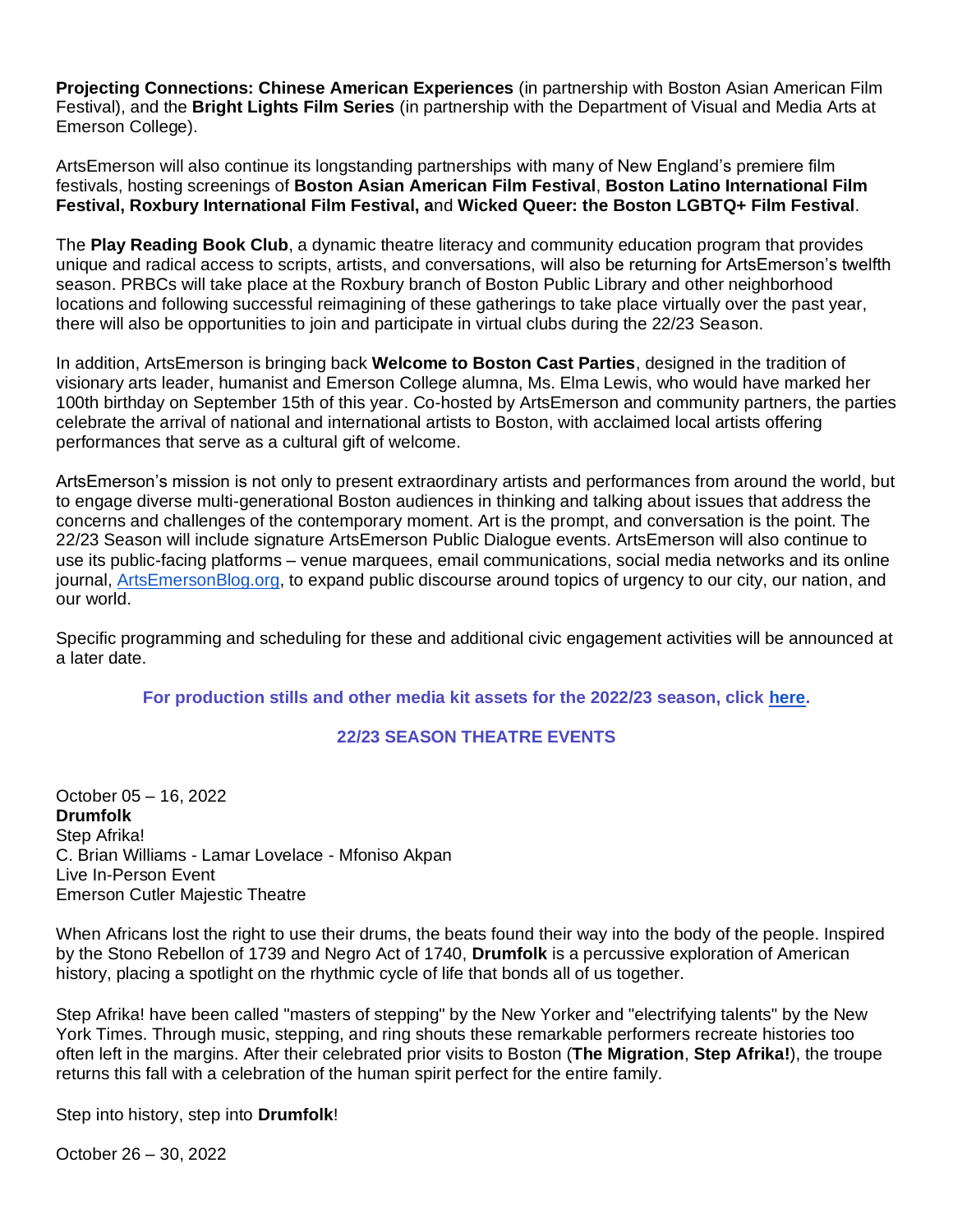**Bill Irwin On Beckett** Bill Irwin Live In-Person Event Emerson Paramount Center – Robert J. Orchard Stage

In **On Beckett**, world renowned actor and clown Bill Irwin explores a performer's relationship to the works of legendary Irish playwright Samuel Beckett - incorporating passages from various works such as *Waiting for Godot*, *Texts for Nothing*, and *Watt*. Irwin's physical approach to the comic and tragic sides of Beckett's writing invites audiences to experience the writer's language as they never have before. This intimate, fun-filled performance has been called "utterly delightful!" by *New York* magazine and "captivating…radiant, living theater" by the *New York Times*.

Bill Irwin's original stage works include *The Regard of Flight*, *The Happiness Lecture*, and *Old Hats*. He won Broadway's Best Actor Tony Award for *Who's Afraid of Virginia Woolf*, and picked up a second statue for *Fool Moon* (created with David Shiner) which earned four Tony nominations. His many television credits include *Elmo's World* (as Mr. Noodle), *Legion* (Mr. Loudermilk), and his film credits range from *Rachel Getting Married* to *The Grinch Who Stole Christmas*. His many awards include one of the MacArthur Foundation's "genius" grants.

November 04 - 06 & November 17 - 20, 2022 **Theatre For One: We Are Here (Nairobi Edition)** Christine Jones | Octopus Theatricals Virtual Event

The vision of New York-based artistic director Christine Jones, **Theatre For One: We Are Here** is a virtual theatrical experience that showcases six micro-plays by female writers/performers from Kenya, the Middle East, and the U.S. All of their stories find a way to question the link between ancestry and civilization, the real and the surreal, the inner being, and our external existence. In **We Are Here**, one performer and one audience member will journey together in search of the answers through these deeply personal works that unfold in an intimate, shared moment.

February 01 – 12, 2023 **Made in China 2.0** Wang Chong Live In-Person Event Emerson Paramount Center – Jackie Liebergott Black Box

Provocative and experimental director Wang Chong takes audiences on a journey deep inside his personal experiences of creating theatre in China and around the globe. Along the way, he challenges us to ask, *what are the stereotypes we hold about what is made in China? Do we think of gadgets? Or stories?* In unpacking the global expectations of what China brings to the world stage, Mr. Wang brilliantly places himself into the role of solo performer becoming one of the show's most intriguing, compelling charms.

An immersive combination that strides the line between a pop-culture lecture and dramatic performance, the World Premiere tour of Made in China 2.0 incorporates vivid video footage–a signature of the artist's work from Théatre du Rêve Expérimental—a company he founded in 2008.

February 22 – 26, 2023 **Frankenstein** Manual Cinema Live In-Person Event Emerson Paramount Center – Robert J. Orchard Stage

Love, loss, and creation merge in unexpected ways in this thrilling version of the classic Gothic tale, **Frankenstein**. Using more than 500 handmade puppets, dozens of old school projectors, as well as live actors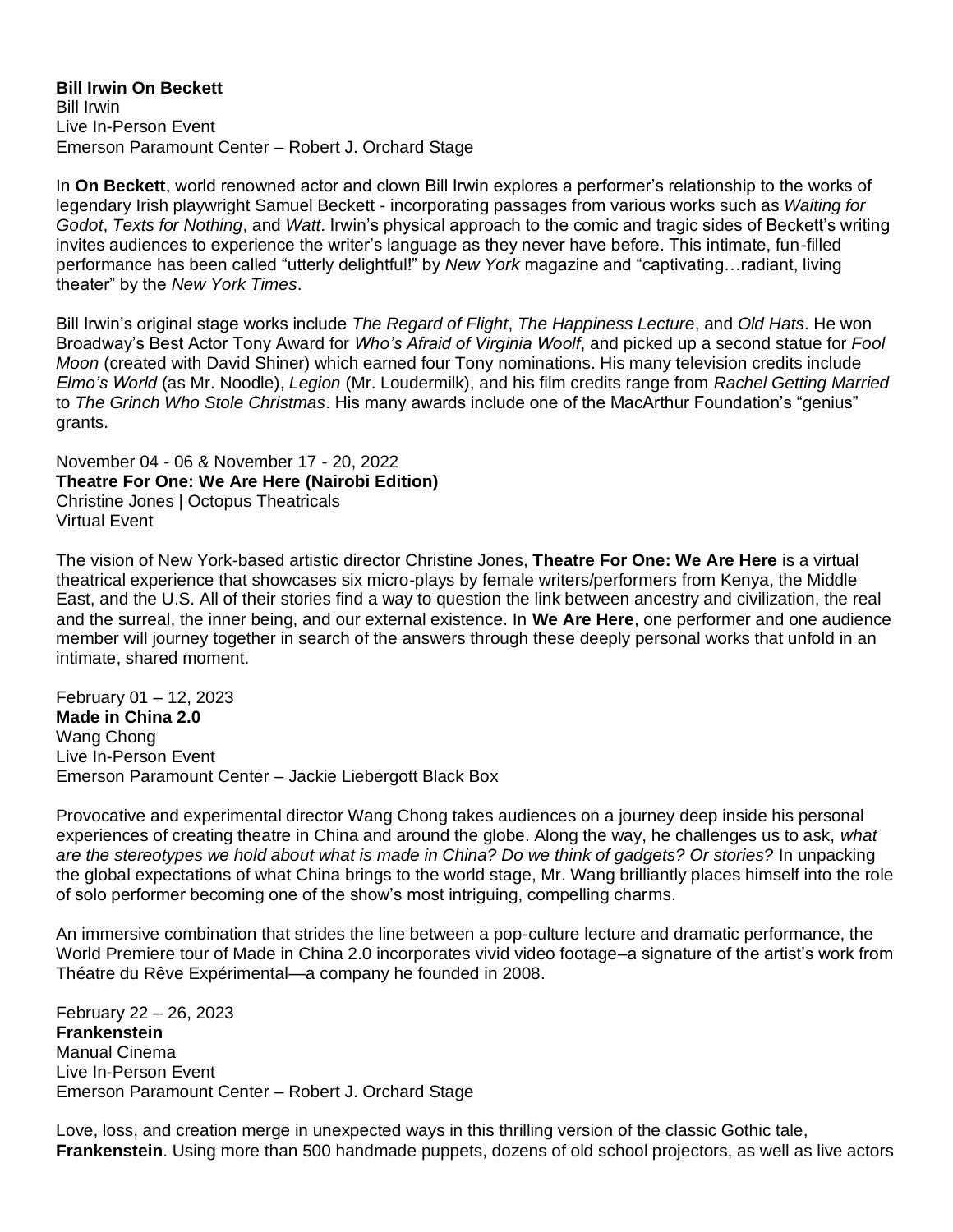and cinematic elements, Emmy-award winning troupe Manual Cinema returns to ArtsEmerson (**Ada/Ava**, **The End of TV**) to share its explosive, layered interpretation of the classic horror novel, *Frankenstein*.

In this eye-popping visual feast, the Chicago-based performance collective imaginatively stitches together the classic tale of *Frankenstein* with the biography of its author, Mary Shelley, to create an unexpected story about the beauty and horror of creation. The real-life and fictional narratives of Shelley, Victor Frankenstein, and Frankenstein's monster expose how family, community, and education shape personhood – or destroy it by their absence.

March 08 – 12, 2023 **Cointelshow: A Patriot Act** Mondo Bizzaro Virtual Event

**Cointelshow: A Patriot Act** is a political satire about an FBI counterintelligence program (COINTELPRO) through which the organization sabotaged, disrupted, and repressed domestic groups like the Black Panther Party, the American Indian Movement and individuals like Dr. Martin Luther King and Fred Hampton. Using actual COINTELPRO artifacts and transcripts, creator/performer L.M. Bogard takes audiences behind the curtain of heavily-censored documents into the secrets that the U.S. government holds over its own people.

Join Special Agent Christian White on a cheerfully creepy, and often grimly funny, tour of the FBI's notorious Counterintelligence Program (COINTELPRO).

March 30 – April 02, 2023 **Shadows Cast** Raphaëlle Boitel & Julien Couzy Live In-Person Event Emerson Paramount Center – Robert J. Orchard Stage

When Raphaëlle Boitel premiered her show **When Angels Fall** in Boston in 2019, it became a word-of-mouth sensation, with audiences spellbound and jaws dropped as her surreal, beautiful world darkly bloomed on stage. Now Boitel returns with a brand new vision, exploring the human psyche with **Shadows Cast**.

Family represents the ultimate cocoon where we seek protection from a very young age. But what if this cocoon is also where we find trauma? What goes unsaid? These secrets and unspoken truths become like ghosts hiding in the shadows of ourselves and our families. A potent mix of dance, circus and cinema, **Shadows Cast** is a journey into one's most intimate thoughts, highlighting the perilous dangers of lying to ourselves and others. Drawing inspiration from cinematic visionaries like David Lynch, Fritz Lang, and Alfred Hitchcock, this triumphant return to Boston from director/performer Raphaëlle Boitel promises to find light in the shadows and the truths in the unspoken, all while delivering a visual feast for the eyes.

April 26 – 30, 2023 **And So We Walked** Del anna Studi Live In-Person Event Emerson Paramount Center – Robert J. Orchard Stage

From acclaimed Cherokee actress, writer and activist DeLanna Studi comes **And So We Walked**, a frank, heartwarming and inspiring one-woman show illuminating and reckoning with one of the darkest corners of American history.

In Studi's story, she and her father embark on an incredible 900-mile journey along the Trail of Tears to truly understand her own identity and the conflicts of her nation. Recounting the six-week journey, which retraced the path her great-great grandparents took in the 1830s during the forced relocation of 17,000 Cherokee from their homelands, **And So We Walked** is a powerful, multi-faceted dramatic memoir that draws on extraordinary